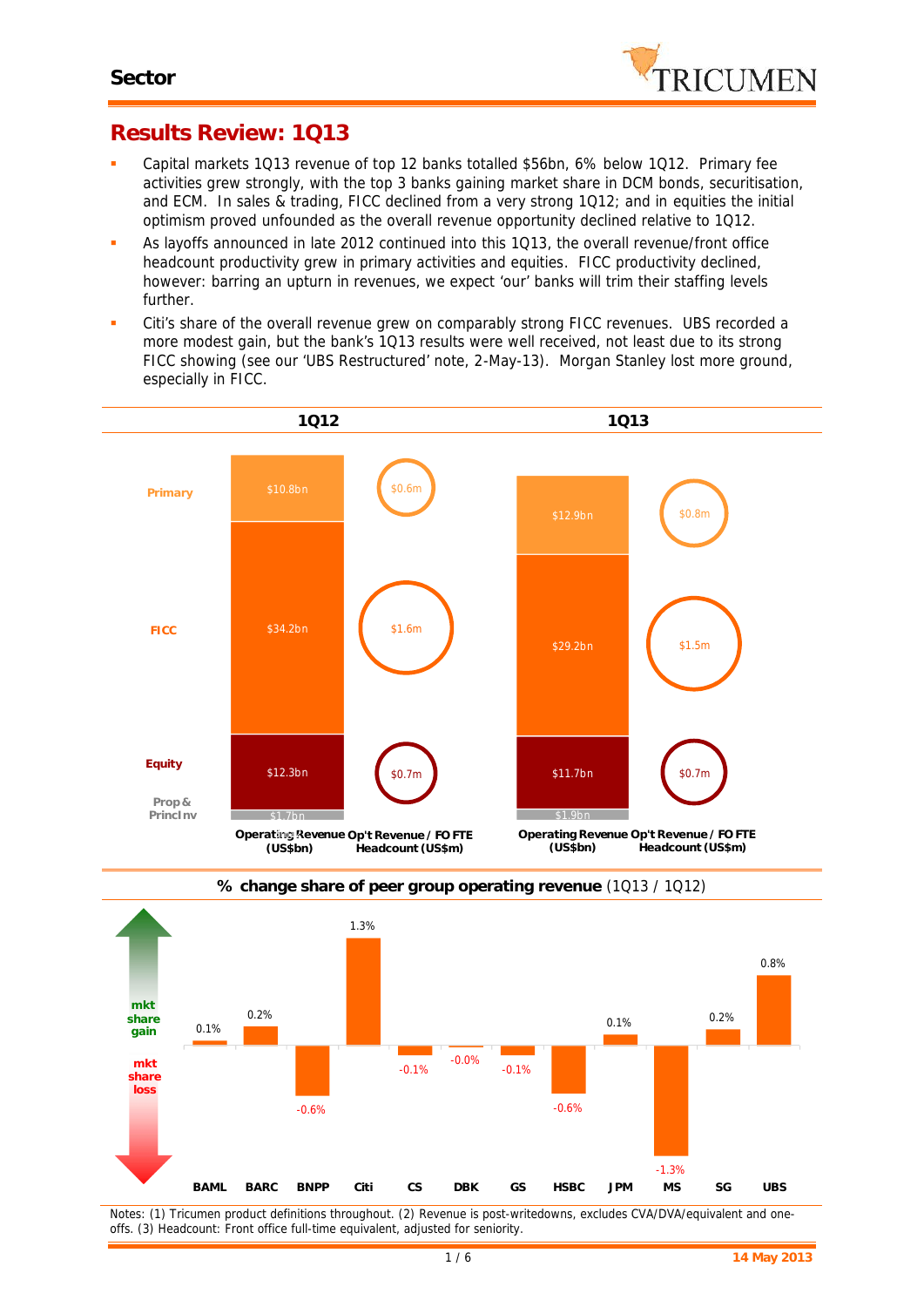

## **Primary issuance & Advisory**

- DCM fees grew versus 1Q12, driven by strong performance in non**-**US HY bonds and emerging markets. Declining margins in other areas, however, cancelled some of these gains.
- Securitisation also had a strong 1Q13, and the outlook appears bright. In the US, ABS volumes continued growing, relative to both 1Q12 and 4Q12. In Europe, there are signs that regulators (including the ECB) are supporting the use of securitisation to aid the SME sector. CMBS revenues outperformed versus 1Q12 as loan originators grew more confident that the rally seen in 2H12 would continue; some even now forecast that the market will almost double in 2013.
- **ECM** fees jumped on strong US, EMEA IPO, and convertibles volumes. Top Tier banks extended their market share lead over Tier 2 peers.
- M&A saw a modest decline compared to 1Q12. Financial sponsors outperformed.





#### **% change share of peer group operating revenue** (1Q13 / 1Q12)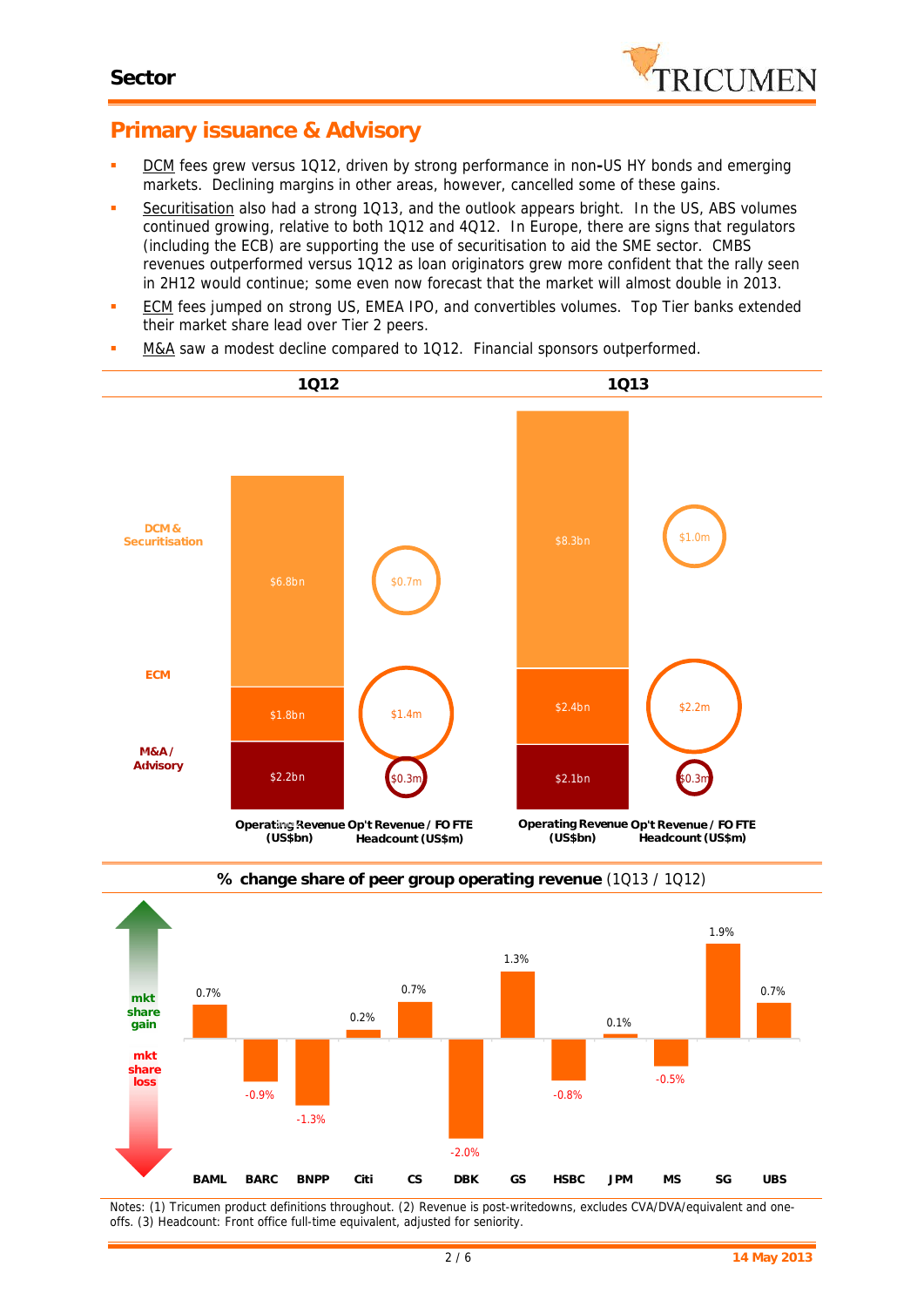

# **FICC**

- FX revenues declined, due to continued margin pressure in G10 spot/forwards and APAC FX; January, however, may have been the nadir. Strong demand in FX options was a high point for the product, prompting hiring in that area.
- Rates revenues were down significantly relative to 1Q12 as margin compression continued to afflict flow products. However, both structured rates and inflation continued to grow, the latter fuelled by pension solutions. The outlook for flow products remains bleak, not least as the incoming swaps regulations are expected to push more business to the listed markets.
- Credit trading declined modestly versus 1Q12; flow credit trading driven by investors' demand for HY paper - lightly structured products and distressed debt markets all had a good 1Q13.
- Relative to 1Q12, commodity revenues grew in APAC, but this was more than offset by weakness in other regions. Some of Top 12 banks are selectively investing, however.





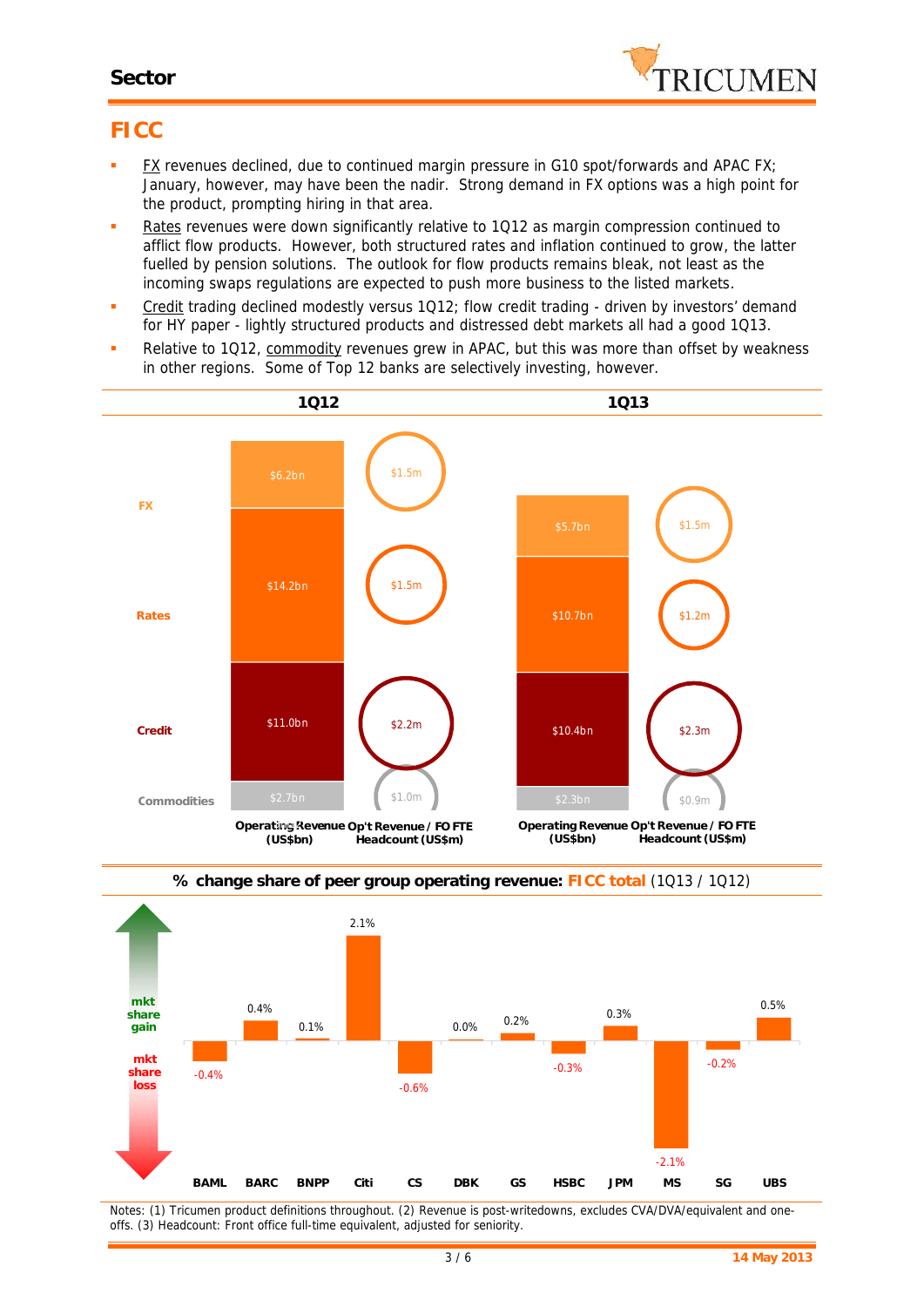

# **Equities**

- Despite early optimism, cash equities revenue declined slightly from 1Q12, as strong electronic trading and APAC revenues were offset by weak high-touch. Top players lost some ground to their smaller peers. We see more layoffs as likely.
- **A** modest decline in equity derivatives revenues masks great variations in performance across the peer group: broadly speaking, banks with a greater focus on APAC, the institutional client base and corporate derivatives fared better. Synthetic financing for prime service clients continued to gain prominence.
- Prime services were essentially flat versus 1Q12 as the market consolidated around established relationships.





**% change share of peer group operating revenue** (1Q13 / 1Q12)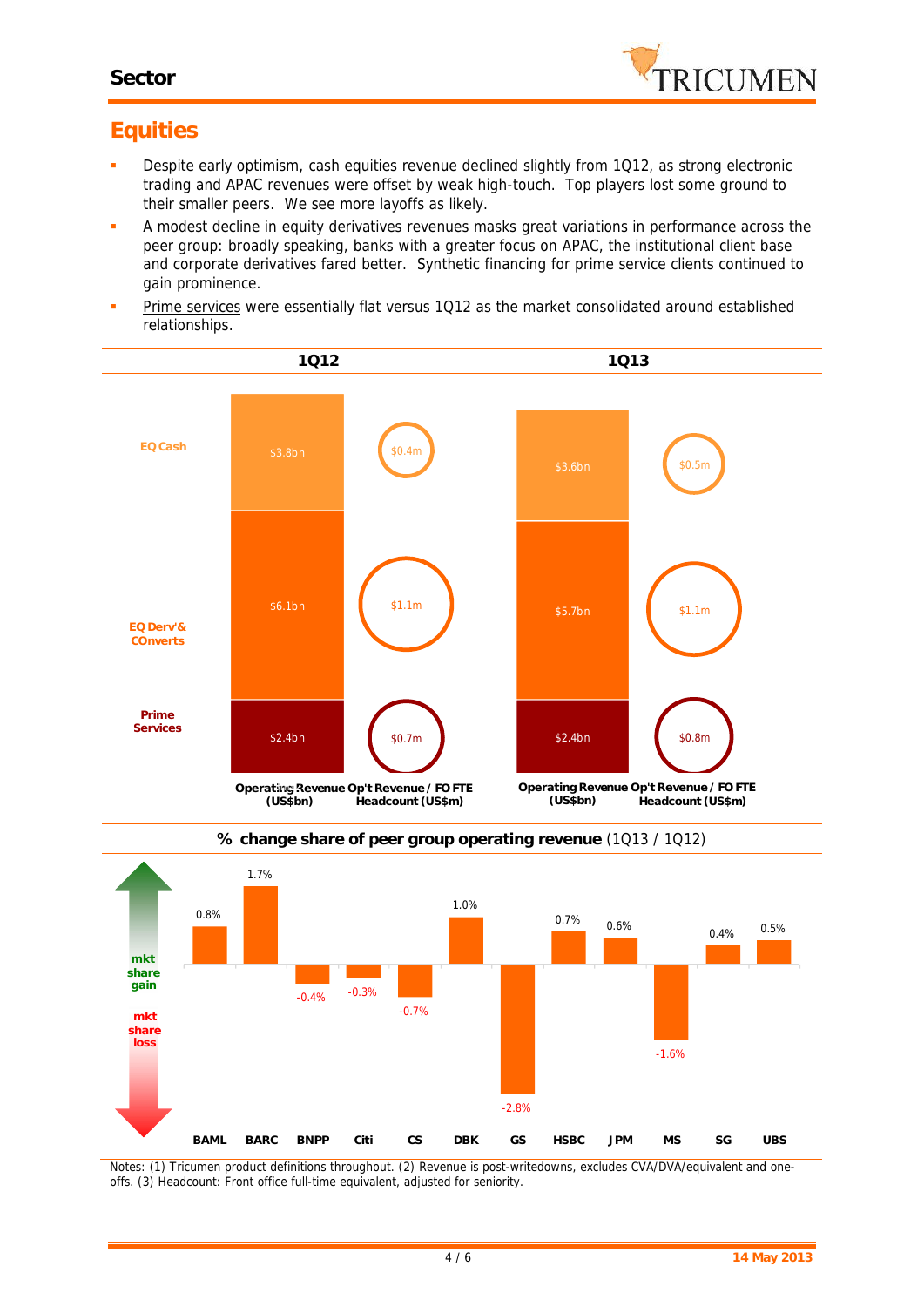

#### **Product Revenue: Momentum\***

**1Q13/1Q12** (TRIC product definitions, post-writedowns, % change, Global Level 1 estimate) BAML BARC BNPP Citi CS DBK GS HSBC JPM MS SG UBS Top 25% Bottom 25% Total capital markets -2% -9% Primary 28% 5% DCM Bonds N/M 37% -4% DCM Loans N/M 73% -1% ż Securitisation  $\begin{array}{ccc} \uparrow \uparrow & \downarrow & \downarrow & \downarrow \end{array}$   $\begin{array}{ccc} \uparrow \uparrow & \downarrow & \downarrow & \uparrow \end{array}$   $\begin{array}{ccc} \downarrow \downarrow & \uparrow & \downarrow & \downarrow \end{array}$  N/M  $\begin{array}{ccc} \downarrow \downarrow & \downarrow & \downarrow \end{array}$  -48% ECM N/M 37% 0% M&A / Advisory 6% -43% Secondary -9% -19% FX -5% -13% Rates -14% -38% Credit N/M 5% -18% Commodities 0% -25% EQ Cash  $\leftarrow$  4% -12% EQ Derv & Converts 8% -19% Prime Services  $\begin{array}{ccc} \downarrow \downarrow & \uparrow \uparrow & \downarrow \downarrow & \downarrow \downarrow & \downarrow \downarrow & \downarrow \downarrow & \downarrow \downarrow & \downarrow \downarrow & \downarrow \downarrow & \downarrow \downarrow & \downarrow \downarrow & \downarrow \downarrow & \downarrow \downarrow & \downarrow \downarrow & \downarrow \downarrow & \downarrow \downarrow & \downarrow \downarrow & \downarrow \downarrow & \downarrow \downarrow & \downarrow \downarrow & \downarrow \downarrow & \downarrow \downarrow & \downarrow \downarrow & \downarrow \downarrow & \downarrow \downarrow & \downarrow \downarrow & \downarrow \downarrow & \downarrow \downarrow & \down$ Prop Trading N/M N/M N/M N/M N/M -37% -64% Principal Inv N/M  $\begin{array}{|c|c|c|c|c|c|}\n\hline\n\end{array}$  N/M  $\begin{array}{|c|c|c|c|c|}\n\hline\n\end{array}$  N/M  $\begin{array}{|c|c|c|c|}\n\hline\n\end{array}$  N/M  $\begin{array}{|c|c|c|}\n\hline\n\end{array}$  N/M  $\begin{array}{|c|c|c|}\n\hline\n\end{array}$  N/M  $\begin{array}{|c|c|c|}\n\hline\n\end{array}$  N/M  $\begin{array}{|c|c|$ 

*Source: Tricumen analysis. \* Arrows show % change in revenue vs peers. Up-/down-arrows: top-/bottom-quartile. One-off and extraordinary items, as described in the Company Section, are excluded.*